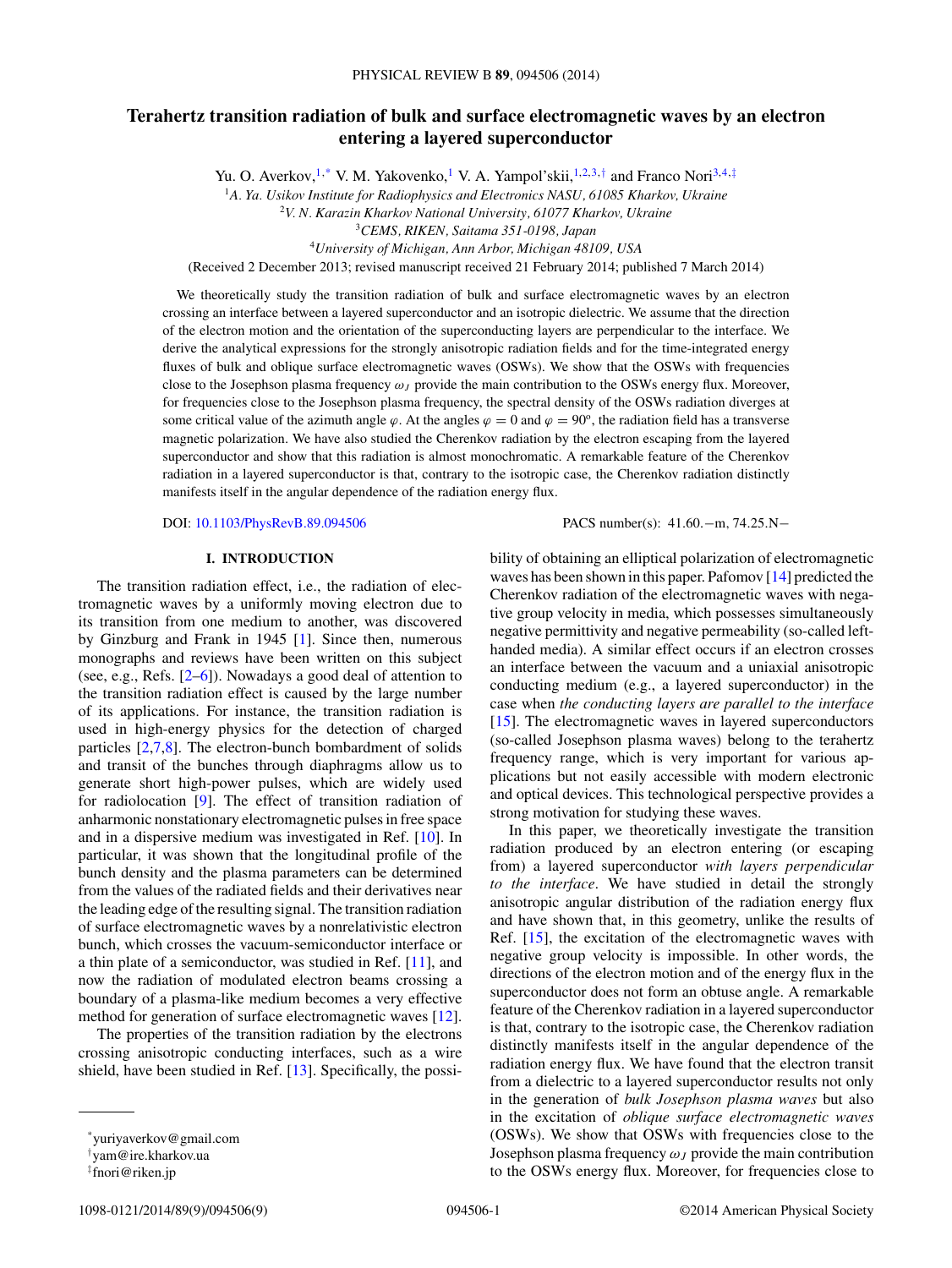<span id="page-1-0"></span>

FIG. 1. (Color online) Geometry of the problem.

the Josephson plasma frequency, the spectral density of the OSWs radiation diverges at some critical value of the azimuth angle  $\varphi$  with respect to the crystallographic **c** axis.

# **II. STATEMENT OF THE PROBLEM AND BASIC EQUATIONS**

We consider a dielectric with permittivity  $\varepsilon_d$  and a layered superconductor with layers perpendicular to the interface (see Fig. 1). Both media are assumed to be nonmagnetic. We define our coordinate system so that the dielectric occupies the halfspace  $y < 0$ , the layered superconductor occupies the halfspace  $y > 0$ , and the *z* axis coincides with the crystallographic **c** axis of the superconductor.

Let an electron move uniformly in the dielectric along the *y* axis with velocity  $v \ll c$  (here *c* is the speed of light in vacuum) and crosses the interface. The electron-charge density  $n(\vec{r},t)$ is determined by the formula

$$
n(\vec{r},t) = e\delta(x)\delta(y - vt)\delta(z),\tag{1}
$$

where  $\delta(x)$  is the Dirac  $\delta$  function and *e* is the electron charge. We consider the Maxwell equations:

$$
\text{rot}\vec{H} = \frac{\varepsilon(y)}{c} \frac{\partial \vec{E}}{\partial t} + \frac{4\pi}{c} [\vec{j}_{\text{ind}}(\vec{r}, t) + \vec{j}_{\text{ext}}(\vec{r}, t)],\tag{2}
$$

$$
\operatorname{rot}\vec{E} = -\frac{1}{c}\frac{\partial\vec{H}}{\partial t}.
$$
 (3)

Here,  $\varepsilon(y) = \varepsilon_d$  for  $y < 0$ ,  $\varepsilon(y) = \varepsilon_s$  for  $y > 0$ ,  $\varepsilon_s$  is the interlayer dielectric constant of the superconductor,  $\vec{j}_{\text{ind}}(\vec{r},t)$ is the current induced in the superconductor, and  $\vec{j}_{ext}(\vec{r},t) =$ *en*( $\vec{r}$ ,*t*)*v* is the electron current. The current  $\vec{j}_{ind}(\vec{r},t)$  inside the layered superconductor is determined by the distribution of the gauge-invariant phase difference  $\phi(\vec{r},t)$  of the order parameter between neighboring layers. This phase difference is described by a set of coupled sine-Gordon equations (see, e.g., Ref. [\[16\]](#page-8-0) and references therein). In the continuum and linear approximation,  $\phi$  can be excluded from the set of equations for the electromagnetic fields, and the electrodynamics of layered superconductors can be described in terms of an anisotropic frequency-dependent permittivity with components  $\varepsilon_c$  and  $\varepsilon_{ab}$ across and along the layers, respectively. Indeed, as was shown in Ref. [\[17\]](#page-8-0), the direct solution of the set of coupled sine-Gordon equations in the continuum and linear approximations is equivalent to solving the Maxwell equations for a uniform anisotropic medium with

$$
\varepsilon_{ab}(\omega) = \varepsilon_s \left( 1 - \frac{\gamma^2 \omega_J^2}{\omega^2} + i \gamma^2 \nu_{ab} \frac{\omega_J}{\omega} \right),\tag{4}
$$

$$
\varepsilon_c(\omega) = \varepsilon_s \bigg( 1 - \frac{\omega_J^2}{\omega^2} + i v_c \frac{\omega_J}{\omega} \bigg). \tag{5}
$$

Here,  $\omega_J = (8\pi e D J_c/\hbar \varepsilon_s)^{1/2}$  is the Josephson plasma frequency,  $D$  is the period of the layered structure,  $J_c$  is the maximal Josephson current density,  $\gamma = \lambda_c / \lambda_{ab} \gg 1$  is the current-anisotropy parameter, *λc* and *λab* are the magnetic-field penetration depths along and across the layers, respectively, the relaxation frequencies  $v_{ab} = 4\pi \sigma_{ab}/(\varepsilon_s \omega_J \gamma^2)$  and  $v_c =$  $4\pi\sigma_c/(\varepsilon_s\omega_J)$  are proportional to the averaged quasiparticle conductivities  $\sigma_{ab}$  (along the layers) and  $\sigma_c$  (across the layers), respectively.

### **III. ELECTROMAGNETIC FIELD IN THE DIELECTRIC AND IN THE LAYERED SUPERCONDUCTOR**

The total electromagnetic field in each medium can be presented as a sum of the so-called electron's field and radiation field. The first of them represents a particular solution of the inhomogeneous Maxwell equations, while the latter is the solution of the homogeneous set of equations. We express the electromagnetic fields in both media in terms of Fourier integrals over the coordinates *x* and *z*, and over time *t*. For example, for the electric field  $\vec{E}_{d,s}(\vec{r},t)$ , we use the Fourier-series expansion,

$$
\vec{E}_{d,s}(\vec{r},t) = \int \vec{E}_{d,s}(\vec{\kappa},\omega,y) \exp[i(\vec{\kappa}\vec{\rho}-\omega t)]d\vec{\kappa}d\omega, \quad (6)
$$

where  $\vec{k} = (k_x, k_z)$  is the wave vector in the plane of the interface,  $\vec{\rho} = (x, z)$  is the radius vector in the *xz* plane, the subscripts *d* and *s* denote the dielectric or superconductor regions ( $y < 0$  or  $y > 0$ ), respectively.

#### **A. Electron's electromagnetic field**

The Maxwell equations give the following expressions for the electron's electric  $\vec{E}_d^{(el)}(\vec{k},\omega,y)$  and magnetic  $\vec{H}_d^{(el)}(\vec{k},\omega,y)$ fields in the dielectric:

$$
\vec{E}_d^{(\text{el})}(\vec{\kappa}, \omega, y) = \frac{i e}{2\pi^2 v \,\varepsilon_d} \frac{\frac{\omega \vec{v}}{c^2} \varepsilon_d - \vec{k}}{k^2 - \frac{\omega^2}{c^2} \varepsilon_d} \exp\left(i \frac{\omega}{v} y\right),\tag{7}
$$

$$
\vec{H}_d^{(\text{el})}(\vec{\kappa}, \omega, y) = \frac{\varepsilon_d}{c} \left[ \vec{v} \times \vec{E}_d^{(\text{el})}(\vec{\kappa}, \omega, y) \right]. \tag{8}
$$

Here, the wave vector  $\vec{k}$  has the components  $(k_x, k_y = \omega/v$ ,  $k_z$ ),  $k = |\vec{k}|$ .

The electron's field components in the superconductor are presented in Appendix [A.](#page-5-0) In the next subsection, we consider the second component of the electromagnetic field, namely, the radiation field.

#### **B. Radiation field**

It is suitable to present the radiation field as a sum of ordinary and extraordinary electromagnetic waves with components  $(E_{d,sx}^{(\text{ord})}, E_{d,sy}^{(\text{ord})}, 0)$ ,  $(H_{d,sx}^{(\text{ord})}, H_{d,sy}^{(\text{ord})}, H_{d,sz}^{(\text{ord})})$  and  $(E_{d,sx}^{(ext)}, E_{d,sy}^{(ext)}, E_{d,sz}^{(ext)}), \ (H_{d,sx}^{(ext)}, H_{d,sy}^{(ext)}, 0),$  respectively. The expressions for the Fourier components of the electric and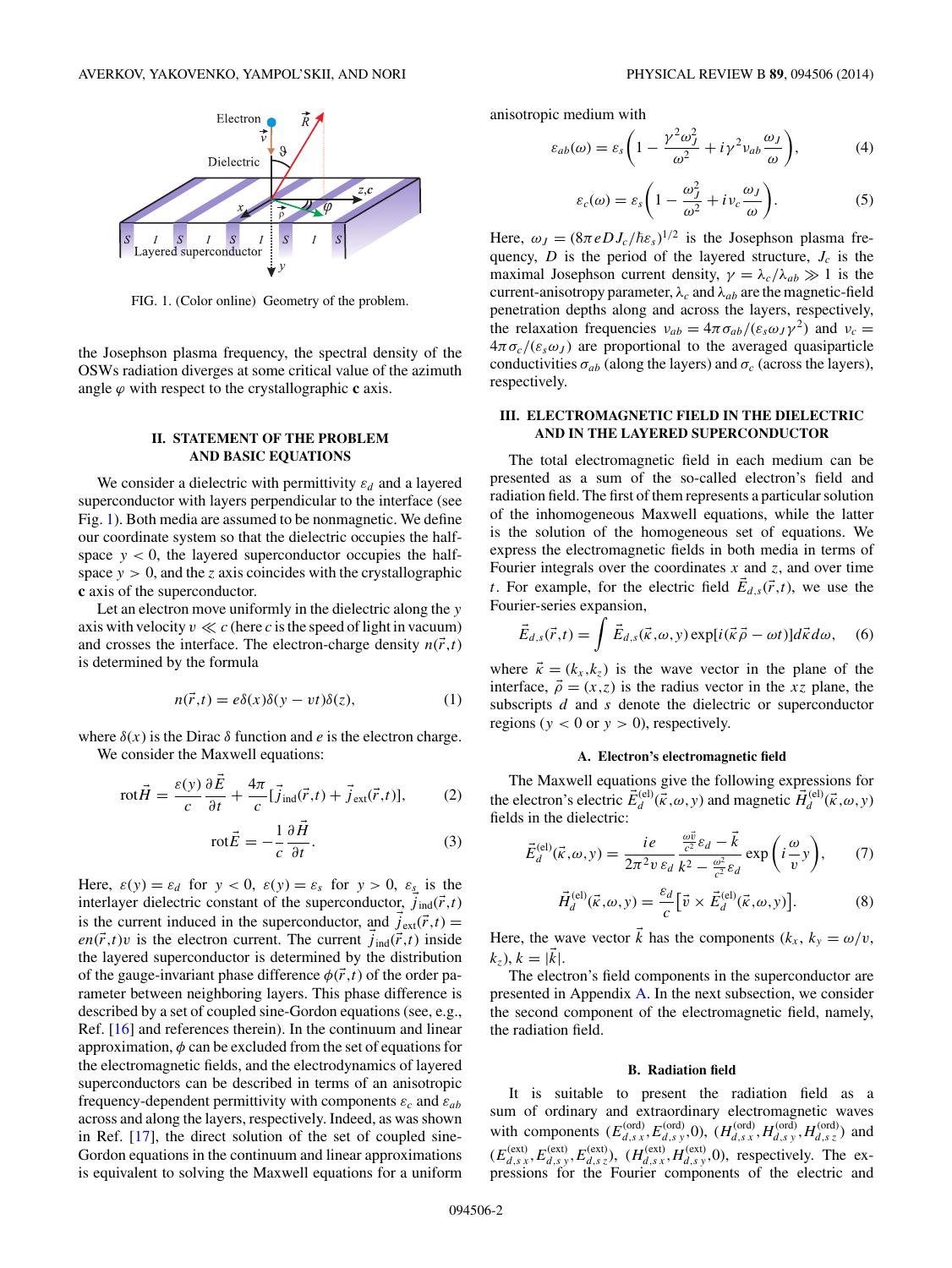<span id="page-2-0"></span>magnetic fields in the ordinary and extraordinary waves are presented in Appendix [B.](#page-5-0)

#### **C. Total radiation field in the dielectric**

From the continuity conditions for the tangential components of the electric,  $[E_x(y = 0), E_z(y = 0)]$ , and magnetic,  $[H_x(y = 0), H_z(y = 0)]$ , fields at the interface, we derive the expressions for four unknown Fourier amplitudes,  $E_{d}^{(\text{ord})}(\vec{k},\omega,y)$ ,  $E_{s,x}^{(\text{ord})}(\vec{k},\omega,y)$ ,  $E_{d,x}^{(\text{ext})}(\vec{k},\omega,y)$ , and  $E_{s,x}^{(\text{ext})}(\vec{k},\omega,y)$ . Since the ordinary wave in the layered superconductor is evanescent for frequencies  $\omega \ll \omega_J \gamma$ , the *propagating* field with  $|Re k_{s y}| \gg |Im k_{s y}|$  in the superconductor is represented by the extraordinary wave only. It is difficult to observe the radiation field inside the layered superconductor, and, therefore, below we analyze the electromagnetic fields only in the dielectric (e.g., in the vacuum). The expressions for all components of the total radiation field in the dielectric are presented in Appendix [C.](#page-6-0)

In order to derive the spatial and temporal dependencies of the total electromagnetic fields in explicit form, we need to integrate expressions ([C](#page-6-0)1–C6) in Appendix C over  $k_x$  and  $k_z$ by means of the stationary-phase method for double integrals  $[18]$ . Using this method, we obtain the following quite clear result for the stationary points:

$$
k_{x0} = \frac{\omega}{c} \sqrt{\varepsilon_d} \sin \vartheta \sin \varphi, \qquad (9)
$$

$$
k_{z0} = \frac{\omega}{c} \sqrt{\varepsilon_d} \sin \vartheta \cos \varphi, \qquad (10)
$$

where  $\vartheta$  is the tilt angle with respect to the *y* axis (i.e., the angle between the radius vector  $\vec{R}$  and the *y* axis),  $\varphi$  is the azimuth angle in the interface plane (i.e., the angle between the radius vector  $\vec{\rho}$  and the *z* axis) (see Fig. [1\)](#page-1-0). The stationary-phase method is applicable only for the long distances *R* between the point where the electron crosses the interface and the observation point; namely, when the following condition holds true [\[19\]](#page-8-0):

$$
R \gg \frac{c}{\omega \sin^2 \vartheta}.\tag{11}
$$

In what follows, we assume that this condition is satisfied.

To calculate the energy losses of the electron due to radiation into the dielectric, we find the energy flux of the total electromagnetic wave in the dielectric across the remote hemisphere using the time-integrated Poynting vector,

$$
\langle \vec{S} \rangle = \frac{c}{4\pi} \text{Re} \int_{-\infty}^{\infty} dt [\vec{E}(\vec{r}, t), \vec{H}^*(\vec{r}, t)]. \tag{12}
$$

Eventually, we obtain the following expression for the spectral density  $\Pi(\Omega, \vartheta, \varphi)$  of the radiation energy flux (in units of  $\Pi_0 = e^2/c$  per unit solid angle  $\Theta$  ( $d\Theta = \sin \vartheta d\vartheta d\varphi$ ) integrated over the electron transit time:

$$
\Pi(\Omega, \vartheta, \varphi)
$$
\n
$$
= 2\pi^2 \varepsilon_d \Omega^2 \cos^2 \vartheta \text{Re}\{ [\bar{E}_{dy}(\Omega, \vartheta, \varphi) \bar{H}_{dz}^*(\Omega, \vartheta, \varphi) - \bar{E}_{dz}(\Omega, \vartheta, \varphi) \bar{H}_{dy}^*(\Omega, \vartheta, \varphi)] \sin \vartheta \sin \varphi
$$
\n
$$
+ [\bar{E}_{dx}(\Omega, \vartheta, \varphi) \bar{H}_{dy}^*(\Omega, \vartheta, \varphi)] \sin \vartheta \cos \varphi
$$
\n
$$
- \bar{E}_{dy}(\Omega, \vartheta, \varphi) \bar{H}_{dx}^*(\Omega, \vartheta, \varphi)] \sin \vartheta \cos \varphi
$$

$$
- [\bar{E}_{d\,z}(\Omega,\vartheta,\varphi)\bar{H}_{d\,x}^*(\Omega,\vartheta,\varphi) - \bar{E}_{d\,x}(\Omega,\vartheta,\varphi)\bar{H}_{d\,z}^*(\Omega,\vartheta,\varphi)]\cos\vartheta\},
$$
(13)

where  $\bar{E}_{di}(\Omega, \vartheta, \varphi)$  and  $\bar{H}_{di}(\Omega, \vartheta, \varphi)$  are dimensionless Fourier components for the radiation fields (in units of  $e/\omega_J$ ) given by equations  $(C1)$ – $(C6)$  in Appendix [C](#page-6-0) and expressed in terms of the dimensionless frequency  $\Omega = \omega/\omega_J$  taking into account Eqs.  $(9)$  and  $(10)$ . It is important to emphasize that, for the distances  $R$  satisfying inequality Eq.  $(11)$ , the radiated waves lose touch with the superconductor, and their spectral density  $\Pi(\Omega,\vartheta,\varphi)$  does not depend on *R*, even when accounting for the losses in the superconductor.

# **IV. ANALYSIS OF THE RADIATION SPECTRUM OF BULK ELECTROMAGNETIC WAVES**

In this section, we perform the numerical analysis of the dependence of the spectral density  $\Pi(\Omega, \vartheta, \varphi)$  on the tilt angle *ϑ* and the azimuth angle *ϕ*. Hereafter, we use the following parameters for the adjacent media:

$$
\varepsilon_d = 1
$$
,  $\varepsilon_s = 16$ ,  $\gamma = 200$ ,  $v_{ab} = 0$ ,  $v_c = 10^{-5}$ . (14)

Figure 2 shows the dependence of  $\Pi$  on the tilt angle  $\vartheta$  for different values of  $\varphi$ , at  $\Omega = 0.7$  and  $\beta = v/c = 0.3$ , for the case when the electron enters from the dielectric into the superconductor. As seen from Fig. 2, the maximum of the spectral density is located at  $\vartheta \approx 90^{\circ}$  and  $\varphi = 90^{\circ}$ . In other words, for  $\varphi \approx 90^{\circ}$ , the radiation energy flux is directed at a grazing angle with respect to the interface. It is also seen from Fig. 2 that the maximum of the spectral density decreases and shifts towards lower angles  $\vartheta$  when decreasing the angle *ϕ*. Note that the radiation field has the transverse magnetic (TM) polarization at angles  $\varphi \approx 0$  and  $\varphi \approx 90^{\circ}$ . At  $\varphi \approx 0^{\circ}$ , the radiation field has components  $(0, E_d, E_d, E_d)$ ,  $(H_d, R, 0, 0)$ , while at  $\varphi \approx 90^\circ$  it has components  $(E_{dx}, E_{dy}, 0), (0, 0, H_{dz})$ .

The dependence of  $\Pi$  on the tilt angle  $\vartheta$  for a number of frequencies  $\Omega$  at  $\varphi = 0$  and  $\beta = 0.3$  is shown in Fig. [3.](#page-3-0) One can see that, for small frequencies, the maximum of the spectral density is located at grazing angles  $\vartheta \approx 90^\circ$ . When



FIG. 2. (Color online) Dependence of the dimensionless spectral density  $\tilde{\Pi} = 10^3 \Pi c/e^2$  of the radiation on the tilt angle  $\vartheta$  for different values of  $\varphi$ , at  $\Omega = 0.7$  and  $\beta = 0.3$ . Curves 1–4 correspond to  $\varphi =$ 90<sup>o</sup>, 60<sup>o</sup>, 30<sup>o</sup>, and  $\varphi = 0$ , respectively.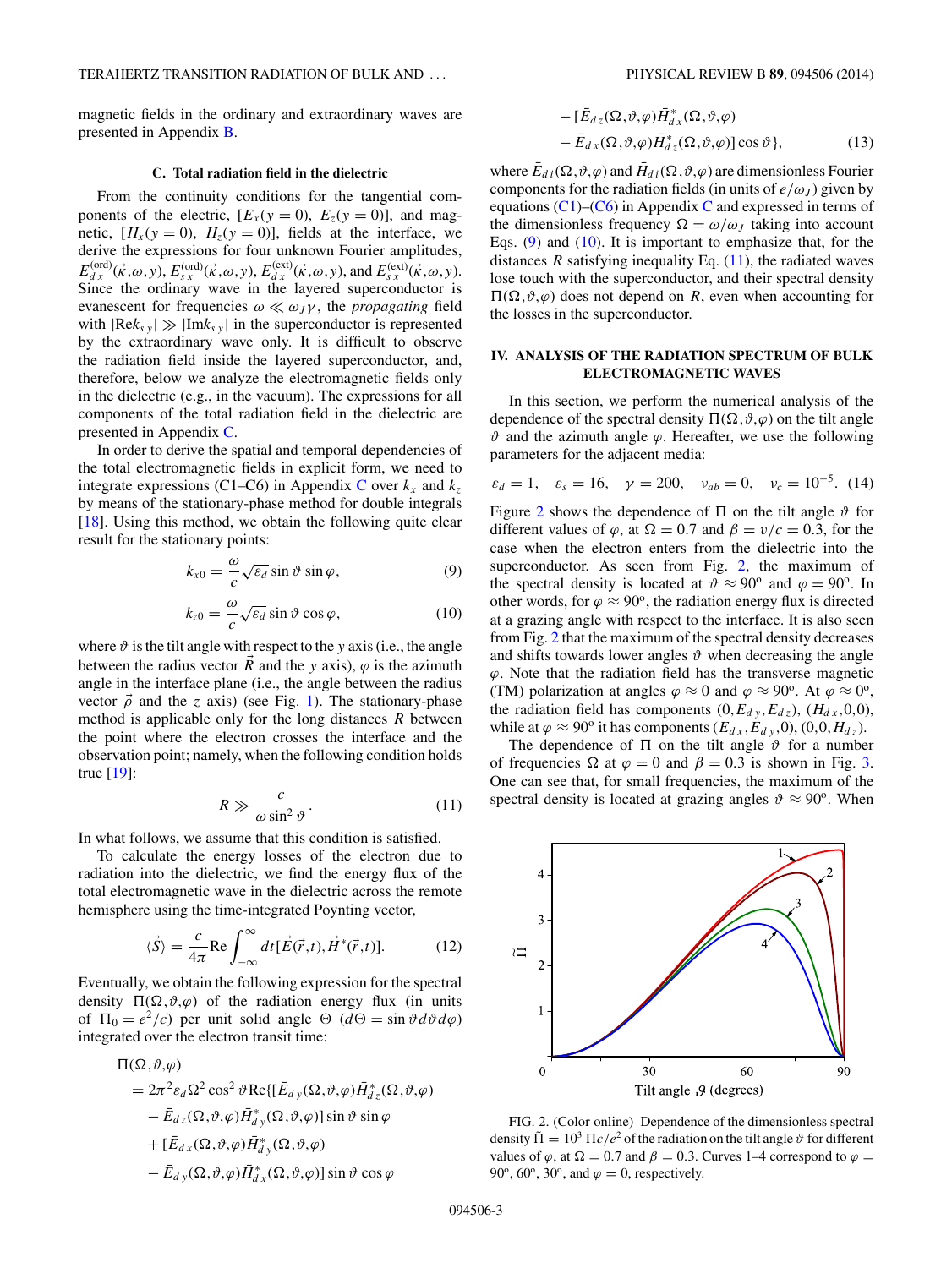<span id="page-3-0"></span>

FIG. 3. (Color online) Dependence of the dimensionless spectral density  $\tilde{\Pi} = 10^3 \Pi c/e^2$  of the radiation on the tilt angle  $\vartheta$  for a number of frequencies  $\Omega$ , at  $\varphi = 0$  and  $\beta = 0.3$ . Curves 1–7 correspond to  $\Omega = 10^{-3}$ , 0.1, 0.5, 0.8, 1, 2, and 10, respectively.

the frequency increases, the maximum of the spectral density changes nonmonotonically. At first, it decreases and tends to a certain minimum value at  $\Omega = 1$  (curve 5), but then the maximum grows and tends to some limit value at  $\Omega \gg 1$ (curve 7). Figure 4 presents the analogous dependence for  $\varphi = 90^{\circ}$  and  $\beta = 0.3$ . The curves in this figure demonstrate that, for all frequencies which have a physical meaning, the maxima of the spectral density are observed for grazing tilt angles  $\vartheta$  close to 90<sup>o</sup>.

#### **A. Cherenkov radiation by the electron escaping from the layered superconductor**

It is worthwhile to consider the Cherenkov radiation generated by the electron in the layered superconductor. Note first that, according to Eq. [\(B10\)](#page-6-0) in Appendix [B,](#page-5-0) the *y* component of the wave vector of ordinary Josephson plasma waves is imaginary for all reasonable frequencies. This means that ordinary waves cannot propagate in the superconductor along the *y* axis: they are evanescent modes. Therefore, Cherenkov radiation can be presented in the layered superconductor by the extraordinary waves only. On the other hand, as was shown

-3

 $\mathcal{D}$ 

 $\overline{0}$ 

 $\sum$ 

30

 $4.5$ 

 $4.0$ 

Tilt angle  $\mathcal{G}$  (degrees)

85

90

60

in Refs. [\[17,20\]](#page-8-0), the *y* components of the wave vector and the Poynting vector of an extraordinary Josephson plasma wave have the same sign. In other words, for the geometry considered in this paper, the Cherenkov radiation is oriented in the same direction as the velocity of the moving electron, contrary to the geometry with layers parallel to the interface, considered in Ref. [\[15\]](#page-8-0). Such a result was obtained for the Cherenkov radiation produced by a Josephson vortex moving along the superconducting layers [\[21\]](#page-8-0). Hence, the orientation of the superconducting layers with respect to the interface plane plays a crucial role for the formation of the reversed or nonreversed Cherenkov radiation. This means that, in our geometry, the Cherenkov radiation can escape from the superconductor only in the case when the electron moves toward the interface. Therefore, in this section, we consider the case of negative electron velocity, which corresponds to the electron escaping from the superconductor.

As is well-known, the Cherenkov radiation can arise if the electron velocity *v* coincides with the *y* component of the wave phase velocity,  $v = \omega / k_{s}^{(\text{ext})}$ . A simple analysis shows that this condition, with  $k_{s}^{(ext)}$  given by Eq. [\(B19\)](#page-6-0) in Appendix [B,](#page-5-0) can be satisfied only in a narrow frequency interval near the frequency  $\omega_{\text{Ch}}^{\text{}}$ 

$$
\omega_{\text{Ch}} = \omega_J [1 - (\varepsilon_s \beta^2)^{-1}]^{-1/2}, \quad \beta = \frac{v}{c}, \quad (15)
$$

if the permittivity  $\varepsilon_d$  of the dielectric is small with respect to the interlayer permittivity  $\varepsilon_s$  of the superconductor. Here we assume that  $\beta^2 > 1/\varepsilon_s$ . In other words, the Cherenkov radiation appears to be almost monochromatic.

Figure 5 shows the dependence of the spectral density  $\Pi$  of the radiation on the tilt angle  $\vartheta$  for several small values of the azimuth angle  $\varphi$  at  $\Omega = 1.87$ ,  $v_c = 5 \times 10^{-5}$ , and  $\beta = -0.3$ . The sharp maxima in the curves correspond to the Cherenkov radiation. It is important to note that, in the isotropic case, the input of the Cherenkov radiation to the spectral density  $\Pi(\vartheta)$ cannot be distinguished on the background of the spectral density of the total transition radiation [\[3\]](#page-7-0). However, as seen in Fig. 5, the input of the Cherenkov radiation to  $\Pi(\vartheta)$  distinctly manifests itself in the anisotropic case. This is a remarkable new feature of the Cherenkov radiation in anisotropic media.



FIG. 5. (Color online) Dependence of the dimensionless spectral density  $\tilde{\Pi} = 10^3 \Pi c/e^2$  of the radiation on the tilt angle  $\vartheta$  for different values of  $\varphi$  at  $\Omega = 1.87$  and  $\beta = -0.3$ . Curves 1, 2, 3 correspond to  $\varphi = 35^{\circ}$ , 38°, and 44°, respectively.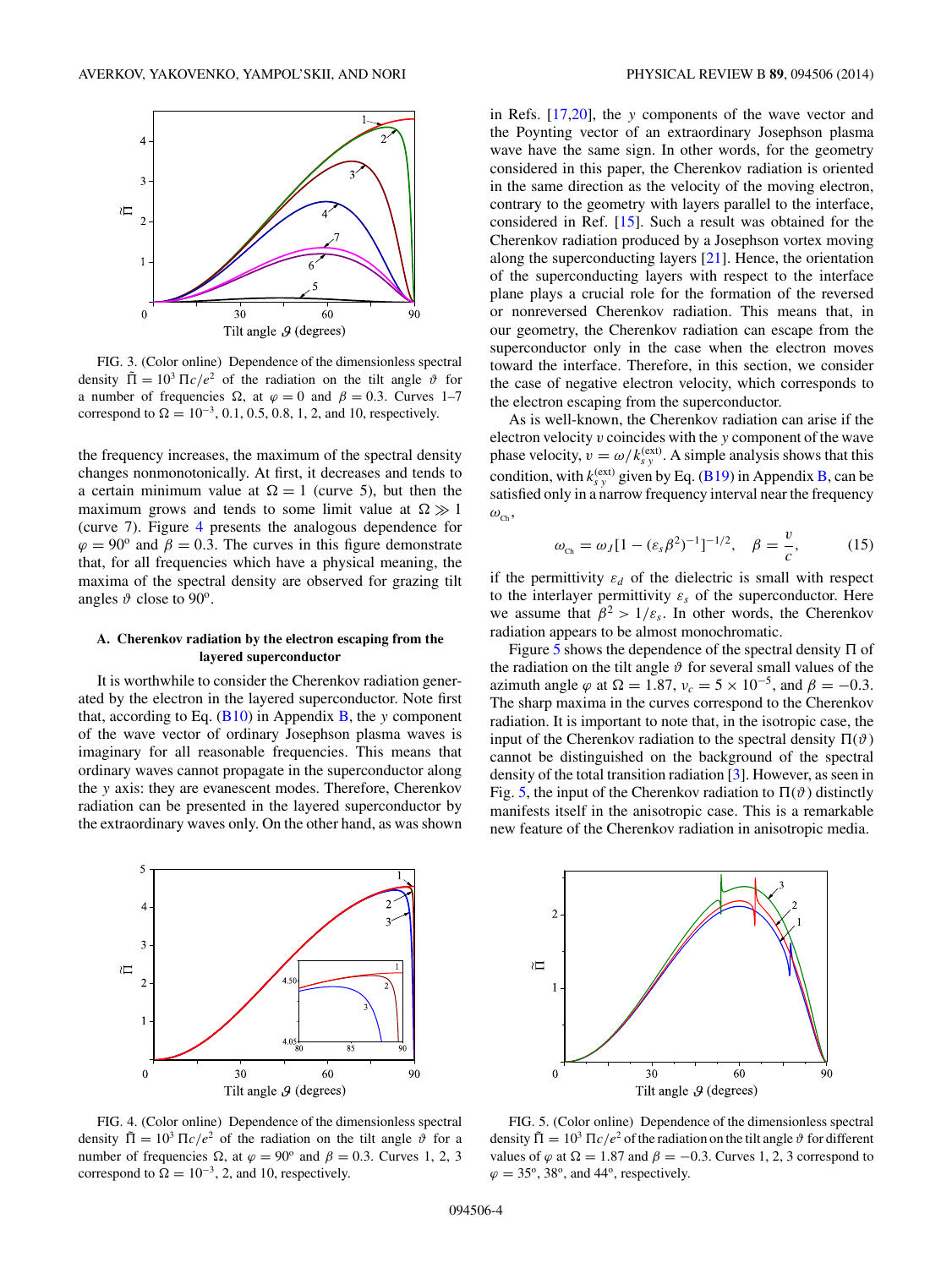### **V. TRANSITION RADIATION OF THE OBLIQUE SURFACE ELECTROMAGNETIC WAVES**

It is important to emphasize that the moving electron excites not only the above-considered bulk electromagnetic waves but also the so-called oblique surface electromagnetic waves (OSWs) in the interface plane. The properties of the OSWs have recently been investigated in Refs. [\[22,23\]](#page-8-0). Here we consider the excitation of the OSWs due to the transition radiation by the moving electron.

The factor  $\Delta_{OSW}$  in the denominators of Eqs. [\(C1\)](#page-6-0)–[\(C6\)](#page-6-0) in Appendix [C](#page-6-0) defines the dispersion relation for the OSWs,  $\Delta_{OSW} = 0$ . The results for the OSWs fields calculation are presented in Appendix [D.](#page-7-0)

In order to calculate the integrated density  $\Pi_{OSW}$  of the OSWs energy flux over the electron transit time, we use Eq. [\(12\)](#page-2-0). Since the OSWs are evanescent waves, the OSWs Poynting vector is directed strictly along the interface, and the features of the OSWs excitation cannot be seen in the spectral density of the waves emitted into the upper hemisphere. Therefore, to find the OSWs energy flux over the electron transit time we should integrate  $\langle S_\rho \rangle = \langle S_x \rangle \sin \varphi + \langle S_z \rangle \cos \varphi$ over the lateral surface of the semi-infinite circular cylinder with radius  $\rho$  and with the axis parallel to the electron path in the half-space  $y < 0$ . For calculation of  $\langle S_{\rho} \rangle$ , we evaluate the integrals ([D](#page-7-0)1)–(D6) in Appendix D over  $\psi$  using the stationary-phase method [\[24\]](#page-8-0). For the case of OSWs radiation, the condition Eq.  $(11)$  of the method applicability should be replaced by  $\rho \gg 1/\kappa_0(\omega, \psi)$ , where  $\kappa_0(\omega, \psi)$  is the solution of the dispersion relation  $\Delta_{OSW} = 0$  (see Appendix [D\)](#page-7-0). Here we analyze the dependence of  $\Pi_{OSW}$  [normalized to  $\pi^3 e^2/(2c)$ ] on the azimuth angle  $\varphi$  and on the dimensionless frequency  $\Omega$ . It is worthwhile to note that, for the calculation of integrals over the angle  $\psi$  by the stationary phase method, it is useful to use the asymptotic solution of the dispersion relation  $\Delta_{OSW} = 0$ for the OSWs,

$$
\bar{\kappa} = \frac{\Omega}{\sqrt{2}\sin\psi} \sqrt{\zeta + \sqrt{\zeta^2 - 4\varepsilon_d(\varepsilon_c - \varepsilon_d)\tan^2\psi}}, \quad (16)
$$

where  $\bar{\kappa} = c\kappa/\omega_J$  and  $\zeta = \varepsilon_c(\omega) + [\varepsilon_c(\omega) - \varepsilon_d] \tan^2 \psi$ . This asymptotic formula properly describes the dispersion relation  $\frac{1}{2}$  asymptotic formula property describes the dispersion relation<br>for  $0 \le \psi \le \pi/2$ ,  $0 < \Omega < \Omega_1 = \sqrt{\varepsilon_s/(\varepsilon_s - \varepsilon_d)}$ , when the following inequalities are satisfied:

$$
\Omega^2 |\varepsilon_{ab}(\omega)| \gg \bar{\kappa}^2, \quad \left| \frac{\varepsilon_c(\omega)}{\varepsilon_{ab}(\omega)} \right| \ll 1. \tag{17}
$$

Here, the frequency  $\Omega_1$  is the frequency for the end-points of the OSWs dispersion curves [\[22\]](#page-8-0).

Figure 6 demonstrates the dependence of the spectral density  $\Pi_{OSW}$  of the OSW radiation on the azimuth angle  $\varphi$  for a number of frequencies  $\Omega$  without regard to losses in the superconductor (i.e., for  $v_{ab} = v_c = 0$ ) at  $\varepsilon_d = 1$ . Curves 1 and 2 in this figure show that, for relatively low frequencies, the  $\Pi_{OSW}(\varphi)$  dependence is too weak and does not contain maxima. As the frequency increases, pronounced maxima appear (see curves 3, 4, and 5). Moreover, at frequencies higher than some critical frequency  $\Omega_{cr} \approx 0.991$ , the dependence  $\Pi_{OSW}(\varphi)$  has a divergence at a certain value  $\varphi_{cr}$  of the azimuth angle. This is demonstrated by curve 6, for which  $\varphi_{cr} \approx 63.63^{\circ}$ . As the frequency  $\Omega$  tends to one, the divergence occurs at larger



FIG. 6. (Color online) Dependence of the dimensionless spectral density  $\tilde{\Pi}_{OSW} = \Pi_{OSW} 2c/\pi^3 e^2$  of the OSW radiation on the azimuth angle  $\varphi$  for a number of frequencies  $\Omega$  at  $\varepsilon_d = 1$  and  $v_{ab} = v_c = 0$ . Curves 1–6 correspond to  $\Omega = 0.5, 0.9, 0.96, 0.98, 0.985,$  and 0.991, respectively. The frequency  $\Omega = 0.991$  matches the critical azimuth angle  $\varphi_{cr} \approx 63.63^{\circ}$ .

angles  $\varphi_{cr}$ , and the critical value of the azimuth angle tends to 90<sup>o</sup> in the limit  $\Omega \rightarrow 1$ . Note that, in the isotropic case, when the surface electromagnetic waves are radiated by an electron crossing the interface between the vacuum and an isotropic plasma-like medium, the spectral density has a divergence *at the frequency of surface electrostatic oscillations* [\[3\]](#page-7-0), and this divergence occurs at the same frequency for any value of the azimuth angle  $\varphi$ . Thus, the anisotropy of the interface causes the dependence of the critical frequency  $\Omega_{cr}$  on the azimuth angle *ϕ*.

The frequency dependence of the OSWs spectral density  $\Pi_{OSW}$  of the OSW radiation for a number of values of  $\varphi$ without regard to losses in the superconductor (i.e., for  $v_{ab}$  =  $v_c = 0$ ) and at  $\varepsilon_d = 1$  are presented in Fig. 7. As seen in this figure, the OSWs spectral density increases with frequency and reaches the maximum value for the frequency close to Josephson plasma frequency. The larger angle  $\varphi$ , the larger the value of the maximum. At angles  $\varphi$  larger than a certain critical value and at frequencies close to the Josephson plasma



FIG. 7. (Color online) Frequency dependence of the dimensionless OSWs spectral density  $\overline{\Pi}_{OSW} = \Pi_{OSW} 2c / \pi^3 e^2$  for a number of values of the azimuth angle  $\varphi$ , at  $\varepsilon_d = 1$  and  $v_{ab} = v_c = 0$ . Curves 1–4 correspond to  $\varphi = 10^{\circ}$ , 30°, 50°, and  $\varphi \approx 63.63^{\circ}$ . The angle  $\varphi \approx 63.63^{\circ}$  matches the critical frequency  $\Omega_{cr} \approx 0.991$ , which is shown by the dashed line in the inset.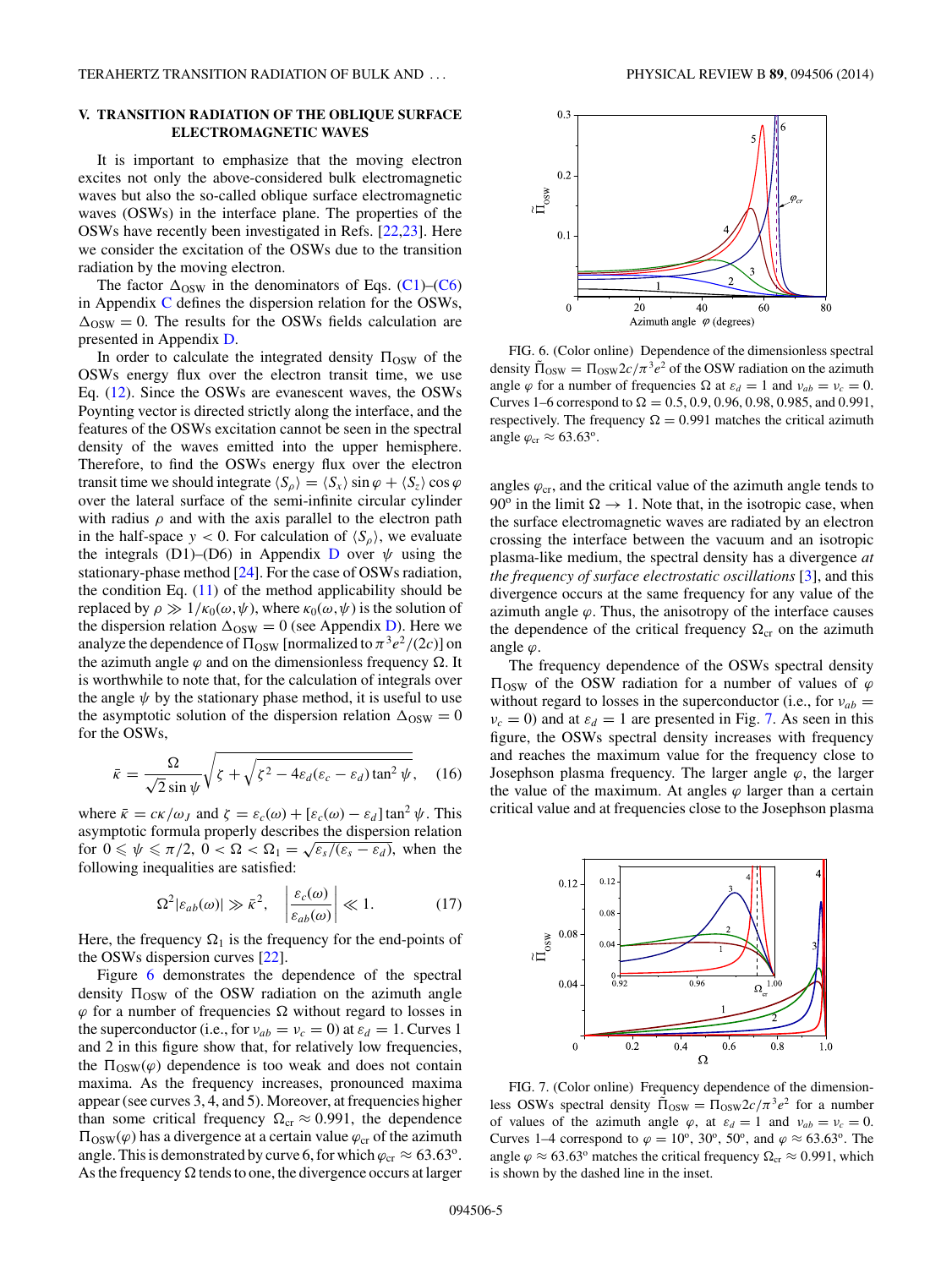<span id="page-5-0"></span>frequency, the dependences  $\Pi_{OSW}(\Omega)$  have divergences. The closer the azimuth angle to  $90^\circ$ , the closer the critical frequency  $\Omega_{cr}$  to one.

#### **VI. CONCLUSION**

In this paper, we have theoretically examined the problem of the transition radiation by an electron moving along the normal to the interface between an isotropic dielectric and a layered superconductor. We have considered the geometry where the orientation of the superconducting layers is perpendicular to the interface. The analytical expressions for the strongly anisotropic radiation fields and for the spectral density of the radiation energy flux have been derived. We have found that the electron transit from a dielectric to a layered superconductor results not only in the generation of bulk Josephson plasma waves but also in the excitation of oblique surface electromagnetic waves. We show that the OSWs with frequencies close to the Josephson plasma frequency  $\omega_J$  provide the main contribution to the OSWs energy flux. Moreover, for frequencies close to the Josephson plasma frequency, the spectral density of the OSWs radiation diverges at some critical value of the azimuth angle  $\varphi$  with respect to the crystallographic **c** axis. We have also studied the Cherenkov radiation by the electron escaping from the layered superconductor and show that this radiation is almost monochromatic. A remarkable feature of the Cherenkov radiation in a layered superconductor is that, contrary to the isotropic case, the Cherenkov radiation distinctly manifests itself in the angular dependence of the radiation energy flux.

Here we describe the electromagnetic properties of the layered superconductor by the effective permittivity tensor Eqs. [\(4\)](#page-1-0) and [\(5\)](#page-1-0). A similar anisotropic permittivity tensor may appear for other types of conducting lattices, e.g., in regular semiconductor heterostructures. Nevertheless, we emphasize that the above-mentioned effects are caused by the *very strong* anisotropy of the current-carrying capability and are specific for layered superconductors.

#### **ACKNOWLEDGMENTS**

We gratefully acknowledge partial support from the RIKEN iTHES project, MURI center for Dynamic Magneto-optics, JSPS-RFBR Contract No. 12-02-92100, Grant-in-Aid for Scientific Research (S), MEXT Kakenhi on Quantum Cybernetics, the JSPS-FIRST program, Ukrainian State Program on Nanotechnology, and the Program FPNNN of the NAS of Ukraine (Grant No. 0110U005642).

# **APPENDIX A: THE ELECTRON'S ELECTROMAGNETIC FIELD COMPONENTS IN THE SUPERCONDUCTOR**

The electron's field components in the superconductor are

$$
E_{s\,x}^{(\text{el})}(\vec{\kappa}, \omega, y) = -\frac{i e k_x \Lambda_1}{2\pi^2 v \Delta^{(\text{ord})} \Delta^{(\text{ext})}} \exp\left(i\frac{\omega}{v}y\right), \quad \text{(A1)}
$$

$$
E_{s\,y}^{(\text{el})}(\vec{\kappa}, \omega, y) = -\frac{i e \Lambda_2}{2\pi^2 \omega \Delta^{(\text{ord})} \Delta^{(\text{ext})}} \exp\left(i\frac{\omega}{v}y\right), \quad \text{(A2)}
$$

$$
E_{s\,z}^{(\text{el})}(\vec{\kappa}, \omega, y) = -\frac{ie k_z}{2\pi^2 v \Delta^{(\text{ext})}} \exp\left(i\frac{\omega}{v}y\right),\tag{A3}
$$

$$
\vec{H}_s^{(\text{el})}(\vec{\kappa}, \omega, y) = \frac{1}{c} \left[ \vec{v} \times \vec{D}_s^{(\text{el})}(\vec{\kappa}, \omega, y) \right],\tag{A4}
$$

where  $D_{s}^{(el)}(\vec{\kappa}, \omega, y) = \varepsilon_{ab}(\omega) E_{s}^{(el)}(\vec{\kappa}, \omega, y), \quad D_{s}^{(el)}(\vec{\kappa}, \omega, y) =$  $\varepsilon_{ab}(\omega) E_{s}^{(\text{el})}(\vec{\kappa}, \omega, y), D_{s}^{(\text{el})}(\vec{\kappa}, \omega, y) = \varepsilon_c(\omega) E_{s}^{(\text{el})}(\vec{\kappa}, \omega, y),$ 

$$
\Lambda_1 = k^2 - \frac{\omega^2}{c^2} \varepsilon_c,
$$
 (A5)

$$
\Lambda_2 = \left(k_y^2 - \frac{\omega^2}{c^2} \varepsilon_{ab}\right) \left(k^2 - \frac{\omega^2}{c^2} \varepsilon_c\right) - k_z^2 \frac{\omega^2}{c^2} (\varepsilon_c - \varepsilon_{ab}), \tag{A6}
$$

$$
\Delta^{(\text{ord})} = k^2 - \frac{\omega^2}{c^2} \varepsilon_{ab},\tag{A7}
$$

$$
\Delta^{(ext)} = k_z^2 \varepsilon_c + (k_x^2 + k_y^2) \varepsilon_{ab} - \frac{\omega^2}{c^2} \varepsilon_{ab} \varepsilon_c.
$$
 (A8)

### **APPENDIX B: THE FIELD COMPONENTS FOR THE ORDINARY AND EXTRAORDINARY WAVES**

From the Maxwell equations, we obtain the relationships between the Fourier components of the electric and magnetic fields in the ordinary and extraordinary waves.

For the ordinary wave, all field components can be expressed via the amplitude  $E_{d,sx}^{\text{(ord)}}$  of the *x* component of the electric field. These expressions for the dielectric region are

$$
E_{dy}^{(\text{ord})}(\vec{\kappa}, \omega, y) = -\frac{k_x}{k_{dy}} E_{dx}^{(\text{ord})}(\vec{\kappa}, \omega, y), \tag{B1}
$$

$$
H_{dx}^{(\text{ord})}(\vec{\kappa}, \omega, y) = \frac{ck_x k_z}{\omega k_{dy}} E_{dx}^{(\text{ord})}(\vec{\kappa}, \omega, y),
$$
 (B2)

$$
H_{d\,y}^{(\text{ord})}(\vec{\kappa}, \omega, y) = \frac{ck_z}{\omega} E_{d\,x}^{(\text{ord})}(\vec{\kappa}, \omega, y), \tag{B3}
$$

$$
H_{dz}^{(\text{ord})}(\vec{\kappa}, \omega, y) = -\frac{c}{\omega} \frac{k_x^2 + k_{dy}^2}{k_{dy}} E_{dx}^{(\text{ord})}(\vec{\kappa}, \omega, y). \tag{B4}
$$

The ordinary wave propagates in the dielectric with the *y* component

$$
k_{dy} = -\sqrt{(\omega/c)^2 \varepsilon_d - \kappa^2}
$$
 (B5)

of the wave vector, i.e., all the amplitudes in Eqs.  $(B1)$ – $(B4)$ are proportional to  $exp(ik_d y)$ .

For the superconducting region, we have

$$
E_{s\,y}^{\text{(ord)}}(\vec{\kappa},\omega,y) = -\frac{k_x}{k_{s\,y}^{\text{(ord)}}} E_{s\,x}^{\text{(ord)}}(\vec{\kappa},\omega,y),\tag{B6}
$$

$$
H_{s\,x}^{(\text{ord})}(\vec{\kappa}, \omega, y) = \frac{ck_x k_z}{\omega k_{s\,y}^{(\text{ord})}} E_{s\,x}^{(\text{ord})}(\vec{\kappa}, \omega, y),\tag{B7}
$$

$$
H_{s\,y}^{\text{(ord)}}(\vec{\kappa},\omega,y) = \frac{ck_z}{\omega} E_{s\,x}^{\text{(ord)}}(\vec{\kappa},\omega,y),\tag{B8}
$$

$$
H_{s\,z}^{(\text{ord})}(\vec{\kappa},\omega,y) = -\frac{c}{\omega} \frac{k_x^2 + (k_{s\,y}^{(\text{ord})})^2}{k_{s\,y}^{(\text{ord})}} E_{s\,x}^{(\text{ord})}(\vec{\kappa},\omega,y). \tag{B9}
$$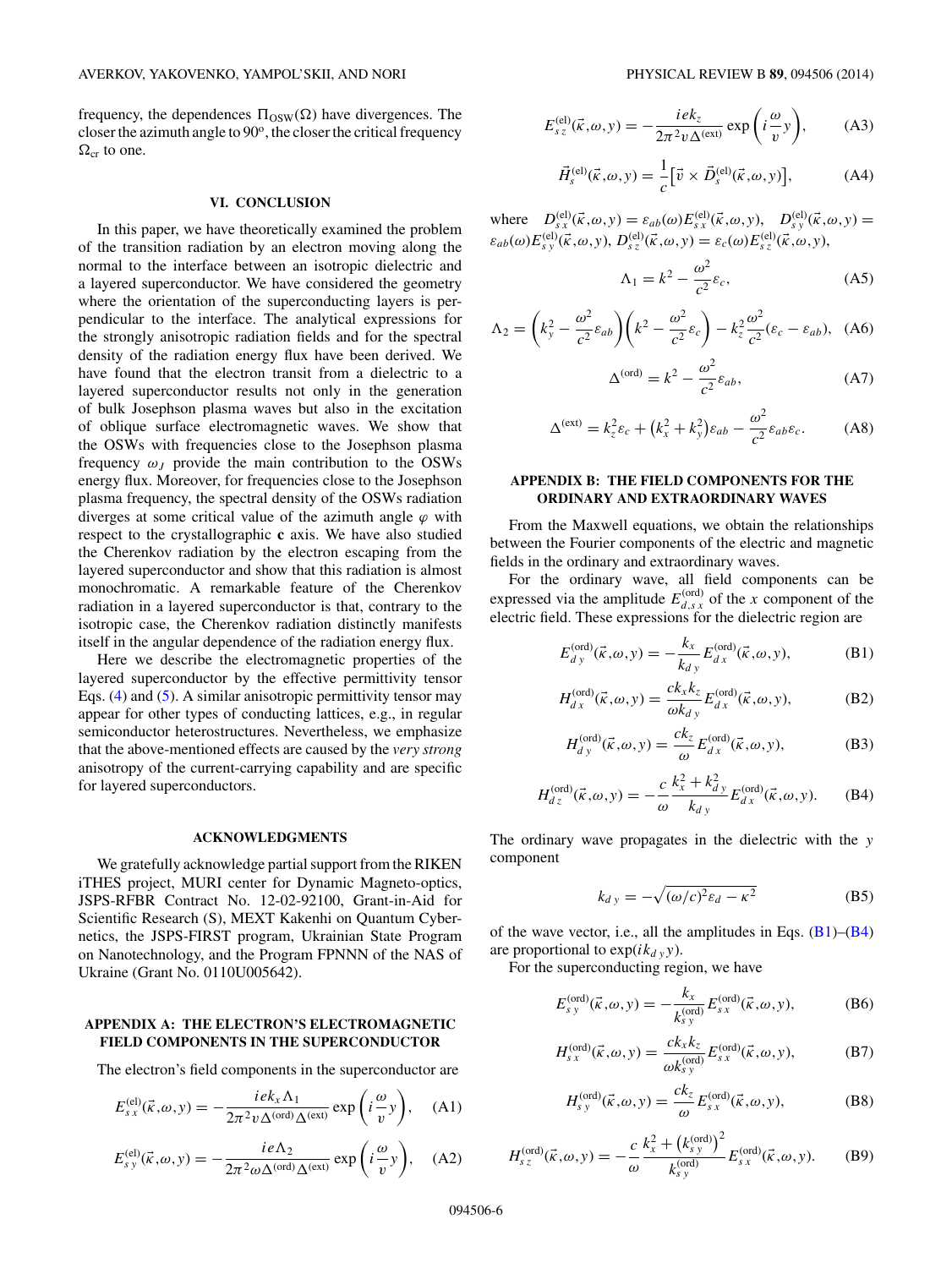<span id="page-6-0"></span>The *y* component of the wave vector for the ordinary wave in the superconductor is

$$
k_{s\,y}^{\text{(ord)}} = \sqrt{\frac{\omega^2}{c^2} \varepsilon_{ab}(\omega) - \kappa^2}.
$$
 (B10)

For the extraordinary wave, we obtain the following relationships:

$$
E_{dy}^{(\text{ext})}(\vec{\kappa}, \omega, y) = \frac{k_{dy}}{k_x} E_{dx}^{(\text{ext})}(\vec{\kappa}, \omega, y), \tag{B11}
$$

$$
E_{dz}^{(ext)}(\vec{\kappa}, \omega, y) = -\frac{k_x^2 + k_{dy}^2}{k_x k_z} E_{dx}^{(ext)}(\vec{\kappa}, \omega, y),
$$
 (B12)

$$
H_{dx}^{(\text{ext})}(\vec{\kappa}, \omega, y) = -\frac{\omega}{c} \frac{k_{dy}}{k_{x}k_{z}} \varepsilon_{d} E_{dx}^{(\text{ext})}(\vec{\kappa}, \omega, y), \qquad (B13)
$$

$$
H_{d\,y}^{(\text{ext})}(\vec{\kappa}, \omega, y) = \frac{\omega}{ck_z} \varepsilon_d E_{d\,x}^{(\text{ext})}(\vec{\kappa}, \omega, y), \tag{B14}
$$

in the dielectric and

$$
E_{sy}^{(\text{ext})}(\vec{\kappa}, \omega, y) = \frac{k_{sy}^{(\text{ext})}}{k_x} E_{sx}^{(\text{ext})}(\vec{\kappa}, \omega, y), \tag{B15}
$$

$$
E_{s\,z}^{(\text{ext})}(\vec{\kappa},\omega,y) = -\frac{\varepsilon_{ab}(\omega)}{\varepsilon_c(\omega)} \frac{k_x^2 + \left(k_{s\,y}^{(\text{ext})}\right)^2}{k_x k_z} E_{s\,x}^{(\text{ext})}(\vec{\kappa},\omega,y), \quad \text{(B16)}
$$

$$
H_{s}^{(\text{ext})}(\vec{\kappa}, \omega, y) = -\frac{\omega}{c} \frac{k_{s y}^{(\text{ext})}}{k_{x} k_{z}} \varepsilon_{ab}(\omega) E_{s x}^{(\text{ext})}(\vec{\kappa}, \omega, y), \quad \text{(B17)}
$$

$$
H_{s\,y}^{(\text{ext})}(\vec{\kappa},\omega,y) = \frac{\omega}{ck_z} \varepsilon_{ab}(\omega) E_{s\,x}^{(\text{ext})}(\vec{\kappa},\omega,y), \qquad \text{(B18)}
$$

$$
k_{s\,y}^{(\text{ext})} = \sqrt{\frac{\omega^2}{c^2} \varepsilon_c(\omega) - \frac{\varepsilon_c(\omega)}{\varepsilon_{ab}(\omega)} k_z^2 - k_x^2}
$$
(B19)

in the superconductor.

# **APPENDIX C: TOTAL RADIATION FIELD IN THE DIELECTRIC**

Omitting the common multiplier  $exp[i(\vec{k}\vec{\rho} + k_{dy}y - \omega t)]$ , we can present the expressions for all components of the total radiation electromagnetic field in the form,

$$
E_{d\,x}^{\text{rad}}(\vec{\kappa},\omega) = -\frac{i\omega}{c} \frac{\alpha_1 Q_2 + \alpha_3 Q_1}{\Delta_{\text{OSW}}},\tag{C1}
$$

$$
E_{dy}^{\text{rad}}(\vec{\kappa},\omega) = \frac{i\omega}{ck_{dy}\Delta_{\text{OSW}}}[(\alpha_3k_x + \alpha_2k_z)Q_1 + (\alpha_1k_x - \alpha_4k_z)Q_2],\tag{C2}
$$

$$
E_{d\,z}^{\text{rad}}(\vec{\kappa},\omega) = \frac{i\omega}{c} \frac{\alpha_4 Q_2 - \alpha_2 Q_1}{\Delta_{\text{OSW}}},\tag{C3}
$$

$$
H_{d\,x}^{\text{rad}}(\vec{\kappa},\omega) = \frac{c}{\alpha_1 k_{d\,y}\omega} E_{d\,x}(\vec{\kappa},\omega) \big[ \alpha_1 k_x k_z - \alpha_4 \big( k_z^2 + k_{d\,y}^2 \big) \big] - i \frac{k_z^2 + k_{d\,y}^2}{\alpha_1 k_{d\,y}} Q_1,\tag{C4}
$$

$$
H_{d\,y}^{\text{rad}}(\vec{\kappa},\omega) = \frac{c}{\omega} \left( k_z + \frac{\alpha_4}{\alpha_1} k_x \right) E_{d\,x}(\vec{\kappa},\omega) + i \frac{k_x}{\alpha_1} Q_1,\tag{C5}
$$

$$
H_{d\,z}^{\text{rad}}(\vec{\kappa},\omega) = -\frac{c}{\alpha_1 k_{d\,y}\omega} E_{d\,x}(\vec{\kappa},\omega) \big[\alpha_1 \big(k_x^2 + k_{d\,y}^2\big) - \alpha_4 k_x k_z\big] + i \frac{k_x k_z}{\alpha_1 k_{d\,y}} Q_1,\tag{C6}
$$

where

$$
\alpha_1 = -k_x k_z \frac{k_{sy}^{\text{(ord)}} - k_d y}{k_d y k_{sy}^{\text{(ord)}}}, \quad \alpha_2 = -k_x k_z [\varepsilon_{ab}(\omega) - \varepsilon_d], \tag{C7}
$$

$$
\alpha_3 = k_z^2 \left[ \varepsilon_{ab}(\omega) - \varepsilon_d \right] + \varepsilon_{ab}(\omega) k_{d\,y} \left( k_{d\,y} - k_{s\,y}^{(\text{ext})} \right),\tag{C8}
$$

$$
\alpha_4 = \frac{1}{k_s^{\text{(ord)}}} \left[ \frac{\omega^2}{c^2} \varepsilon_{ab}(\omega) - k_z^2 \right] - \frac{1}{k_d} \left( \frac{\omega^2}{c^2} \varepsilon_d - k_z^2 \right),\tag{C9}
$$

$$
\Delta_{\text{OSW}} = \alpha_1 \alpha_2 + \alpha_3 \alpha_4,\tag{C10}
$$

$$
Q_1 = -\frac{eck_x}{2\pi^2 v\omega\varepsilon_d k_s^{(\text{ord})}\Delta_1\Delta^{(\text{ord})}\Delta^{(\text{ext})}} \left\{ \left[ \Delta^{(\text{ord})}\Delta^{(\text{ext})} - \varepsilon_d \Delta_1 \left( k^2 - \frac{\omega^2}{c^2} \varepsilon_c(\omega) \right) \right] \left[ \frac{\omega^2}{c^2} \varepsilon_{ab}(\omega) - k_z^2 \right] - \frac{\omega v}{c^2} k_{s y}^{(\text{ord})} \varepsilon_d \left[ \Delta^{(\text{ord})}\Delta^{(\text{ext})} - \varepsilon_{ab}(\omega) \Delta_1 \left( k^2 - \frac{\omega^2}{c^2} \varepsilon_c(\omega) \right) \right] + k_z^2 \Delta^{(\text{ord})} (\Delta^{(\text{ext})} - \varepsilon_d \Delta_1) \right\},
$$
(C11)

#### 094506-7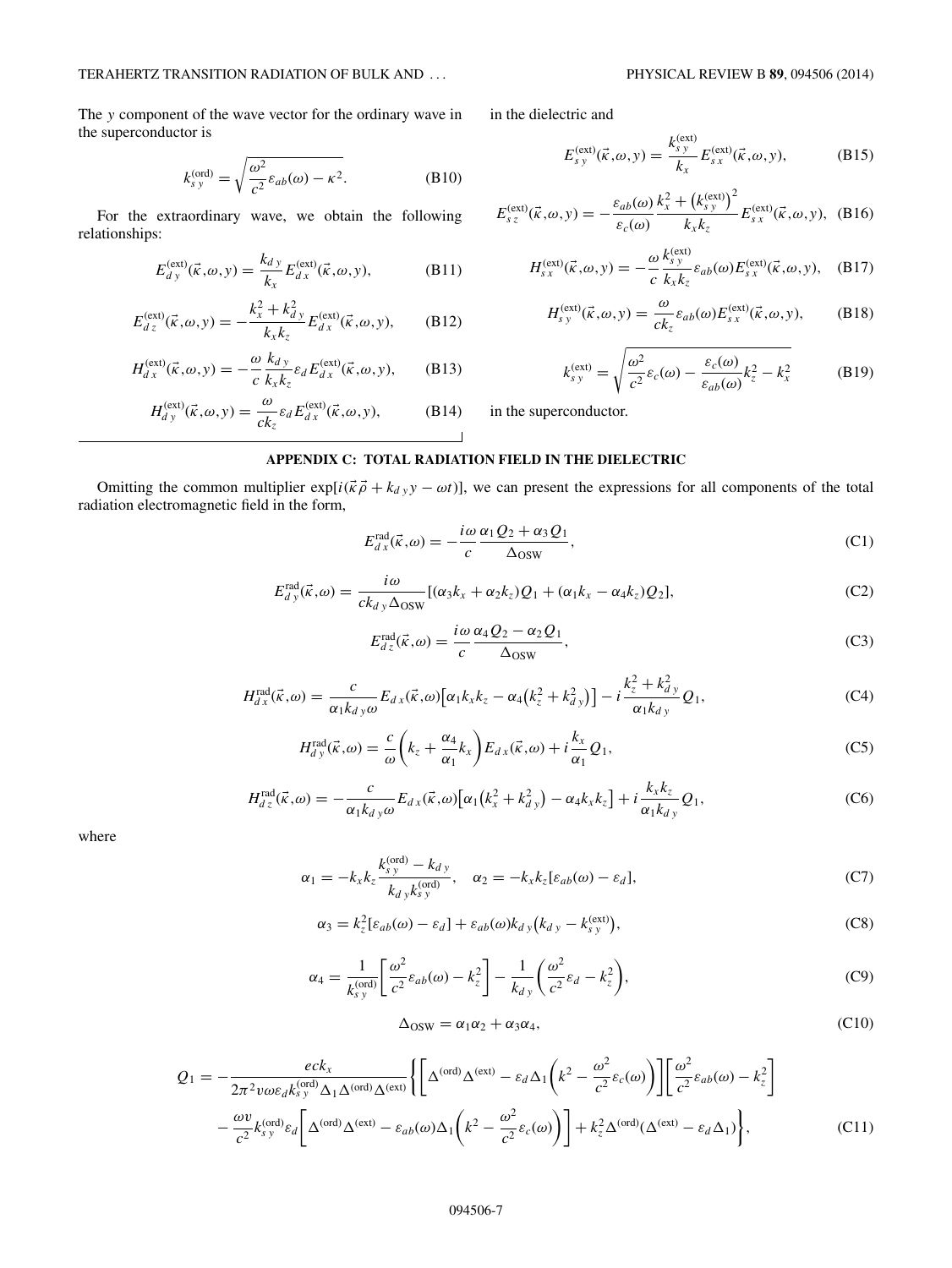<span id="page-7-0"></span>
$$
Q_2 = \frac{eck_z k_{dy}}{2\pi^2 v \omega^2 \Delta_1 \Delta^{(ord)} \Delta^{(ext)}} \left\{ v \Delta^{(ord)} [\Delta^{(ext)} - \varepsilon_c(\omega) \Delta_1] \left[ \frac{\omega^2}{c^2} \varepsilon_{ab}(\omega) - k_z^2 \right] - v k_x^2 \left[ \Delta^{(ord)} \Delta^{(ext)} - \varepsilon_{ab}(\omega) \Delta_1 \left( k^2 - \frac{\omega^2}{c^2} \varepsilon_c(\omega) \right) \right] - \frac{\omega \varepsilon_{ab}(\omega)}{\varepsilon_d} k_{sy}^{(ext)} \Delta^{(ord)} (\Delta^{(ext)} - \varepsilon_d \Delta_1) \right\},
$$
\n(C12)

$$
\Delta_1 = k^2 - \frac{\omega^2}{c^2} \varepsilon_d, \quad k^2 = \kappa^2 + \frac{\omega^2}{v^2}.
$$
 (C13)

#### **APPENDIX D: RADIATION FIELD OF THE OBLIQUE SURFACE WAVES**

In order to derive the spatial and temporal dependence of the OSWs fields in an explicit form, we need to integrate Eqs. [\(C1\)](#page-6-0)–[\(C6\)](#page-6-0) over  $k_x$ ,  $k_z$ , and  $\omega$ , taking into account the poles of the integrands. As a result, we obtain the following expressions:

$$
E_{d\,x}^{\rm sw}(\vec{r},t) = -\frac{\pi}{c} \int_0^{2\pi} d\psi \int_{-\infty}^{\infty} d\omega \frac{\omega(\alpha_1 Q_2 + \alpha_3 Q_1)}{\Gamma(\omega,\psi)} \exp\{i[\rho\kappa_0 \cos(\psi - \varphi) + k_{d\,y}y - \omega t]\},\tag{D1}
$$

$$
E_{d\,y}^{\rm sw}(\vec{r},t) = \frac{\pi}{c} \int_0^{2\pi} d\psi \int_{-\infty}^{\infty} d\omega \frac{\omega}{k_{d\,y} \Gamma(\omega,\psi)} [(k_x \alpha_3 + k_z \alpha_2)Q_1 + (k_x \alpha_1 - k_z \alpha_4)Q_2)] \exp\{i[\rho \kappa_0 \cos(\psi - \varphi) + k_{d\,y}y - \omega t]\},\tag{D2}
$$

$$
E_{d\,z}^{\rm sw}(\vec{r},t) = \frac{\pi}{c} \int_0^{2\pi} d\psi \int_{-\infty}^{\infty} d\omega \frac{\omega(\alpha_4 Q_2 - \alpha_2 Q_1)}{\Gamma(\omega, \psi)} \exp\{i[\rho \kappa_0 \cos(\psi - \varphi) + k_{d\,y} y - \omega t]\},\tag{D3}
$$

$$
H_{d\,x}^{\text{sw}}(\vec{r},t) = \pi \int_0^{2\pi} d\psi \int_{-\infty}^{\infty} d\omega \frac{(\alpha_1 Q_2 + \alpha_3 Q_1)}{\alpha_1 k_{d\,y} \Gamma(\omega,\psi)} \big[\alpha_1 k_x k_z - \alpha_4 (k_z^2 + k_{d\,y}^2)\big] \exp\{i[\rho \kappa_0 \cos(\psi - \varphi) + k_{d\,y} y - \omega t]\},\tag{D4}
$$

$$
H_{d\,y}^{\rm sw}(\vec{r},t) = \pi \int_0^{2\pi} d\psi \int_{-\infty}^{\infty} d\omega \frac{(\alpha_1 Q_2 + \alpha_3 Q_1)}{\Gamma(\omega,\psi)} \left(k_z + k_x \frac{\alpha_4}{\alpha_1}\right) \exp\{i[\rho \kappa_0 \cos(\psi - \varphi) + k_{d\,y} y - \omega t]\},\tag{D5}
$$

$$
H_{d\,z}^{sw}(\vec{r},t) = -\pi \int_0^{2\pi} d\psi \int_{-\infty}^{\infty} d\omega \frac{(\alpha_1 Q_2 + \alpha_3 Q_1)}{\alpha_1 k_{d\,y} \Gamma(\omega,\psi)} [\alpha_1 (k_x^2 + k_{d\,y}^2) - \alpha_4 k_x k_z] \exp\{i[\rho \kappa_0 \cos(\psi - \varphi) + k_{d\,y} y - \omega t]\}, \quad (D6)
$$

$$
\Gamma(\omega, \psi) = \frac{k_{d y} - k_{s y}^{\text{(ord)}}}{k_{s y}^{\text{(ord)}}} \left[ \frac{\kappa^2 - 2k_{s y}^{\text{(ord)2}}}{k_{s y}^{\text{(ord)}}} [\varepsilon_{ab}(\omega) - \varepsilon_d] \cos^2 \psi + \varepsilon_{ab}(\omega) \left( \frac{1}{k_{d y}} - \frac{Q_3}{k_{s y}^{\text{(ext)}}} \right) (k_{d y} k_{s y}^{\text{(ord)}} - \kappa^2 \sin^2 \psi) + \varepsilon_{ab} (k_{d y} - k_{s y}^{\text{(ext)}}) \left( \frac{k_{s y}^{\text{(ord)}}}{k_{d y}} + \frac{k_{d y}}{k_{s y}^{\text{(ord)}}} + 2 \sin^2 \psi \right) \right],
$$
\n(D7)

where  $k_x = \kappa_0(\omega, \psi) \sin \psi$ ,  $k_z = \kappa_0(\omega, \psi) \cos \psi$ ,  $\kappa_0(\omega, \psi)$  is the solution of the dispersion relation  $\Delta_{\text{OSW}} = 0$ ,  $\psi$  is the angle between the wave vector  $\vec{\kappa}$  and the crystallographic **c** axis, and  $Q_3 = (\varepsilon_c/\varepsilon_{ab}) \cos^2 \psi + \sin^2 \psi$ . Recall that  $\varphi$  is the azimuth angle between the radius vector  $\vec{\rho}$  and the crystallographic **c** axis (see Fig. [1\)](#page-1-0).

- [1] V. L. Ginzburg and I. M. Frank, J. Phys. USSR **9**, 353 (1945).
- [2] F. G. Bass and V. M. Yakovenko, [Sov. Phys. Usp.](http://dx.doi.org/10.1070/PU1965v008n03ABEH003054) **[8](http://dx.doi.org/10.1070/PU1965v008n03ABEH003054)**, [420](http://dx.doi.org/10.1070/PU1965v008n03ABEH003054) [\(1965\)](http://dx.doi.org/10.1070/PU1965v008n03ABEH003054).
- [3] V. L. Ginzburg and V. N. Tsytovich, *Transition Radiation and Transition Scattering* (Hilger, London, 1990).
- [4] M. L. Ter-Mikhaelyan, [Phys. Usp.](http://dx.doi.org/10.1070/PU2001v044n06ABEH000886) **[44](http://dx.doi.org/10.1070/PU2001v044n06ABEH000886)**, [571](http://dx.doi.org/10.1070/PU2001v044n06ABEH000886) [\(2001\)](http://dx.doi.org/10.1070/PU2001v044n06ABEH000886).
- [5] K. Yu. Platonov and G. D. Fleishman, [Phys. Usp.](http://dx.doi.org/10.1070/PU2002v045n03ABEH000952) **[45](http://dx.doi.org/10.1070/PU2002v045n03ABEH000952)**, [235](http://dx.doi.org/10.1070/PU2002v045n03ABEH000952) [\(2002\)](http://dx.doi.org/10.1070/PU2002v045n03ABEH000952).
- [6] B. M. Bolotovskii and A. V. Serov, [Phys. Usp.](http://dx.doi.org/10.3367/UFNe.0179.200905c.0517) **[52](http://dx.doi.org/10.3367/UFNe.0179.200905c.0517)**, [487](http://dx.doi.org/10.3367/UFNe.0179.200905c.0517) [\(2009\)](http://dx.doi.org/10.3367/UFNe.0179.200905c.0517).
- [7] M. J. Moran, [Nucl. Instrum. Methods Phys. Res., Sect. B](http://dx.doi.org/10.1016/0168-583X(88)90503-4) **[33](http://dx.doi.org/10.1016/0168-583X(88)90503-4)**, [18](http://dx.doi.org/10.1016/0168-583X(88)90503-4) [\(1988\)](http://dx.doi.org/10.1016/0168-583X(88)90503-4).
- [8] S. P. Wakely, S. Plewniab, D. Müller, J. R. Hörandel, and F. Gahbauer, [Nucl. Instrum. Methods Phys. Res., Sect. A](http://dx.doi.org/10.1016/j.nima.2004.04.245) **[531](http://dx.doi.org/10.1016/j.nima.2004.04.245)**, [435](http://dx.doi.org/10.1016/j.nima.2004.04.245) [\(2004\)](http://dx.doi.org/10.1016/j.nima.2004.04.245).
- [9] V. A. Buts, A. N. Lebedev, and V. I. Kurilko, *The Theory of Coherent Radiation by Intense Electron Beams* (Springer, Berlin/Heidelberg/New York, 2006).
- [10] Yu. O. Averkov and V. M. Yakovenko, [Tech. Phys.](http://dx.doi.org/10.1134/S106378420605015X) **[51](http://dx.doi.org/10.1134/S106378420605015X)**, [630](http://dx.doi.org/10.1134/S106378420605015X) [\(2006\)](http://dx.doi.org/10.1134/S106378420605015X).
- [11] Yu. O. Averkov and V. M. Yakovenko, [Plasma Phys. Rep.](http://dx.doi.org/10.1134/1.1768584) **[30](http://dx.doi.org/10.1134/1.1768584)**, [519](http://dx.doi.org/10.1134/1.1768584) [\(2004\)](http://dx.doi.org/10.1134/1.1768584).